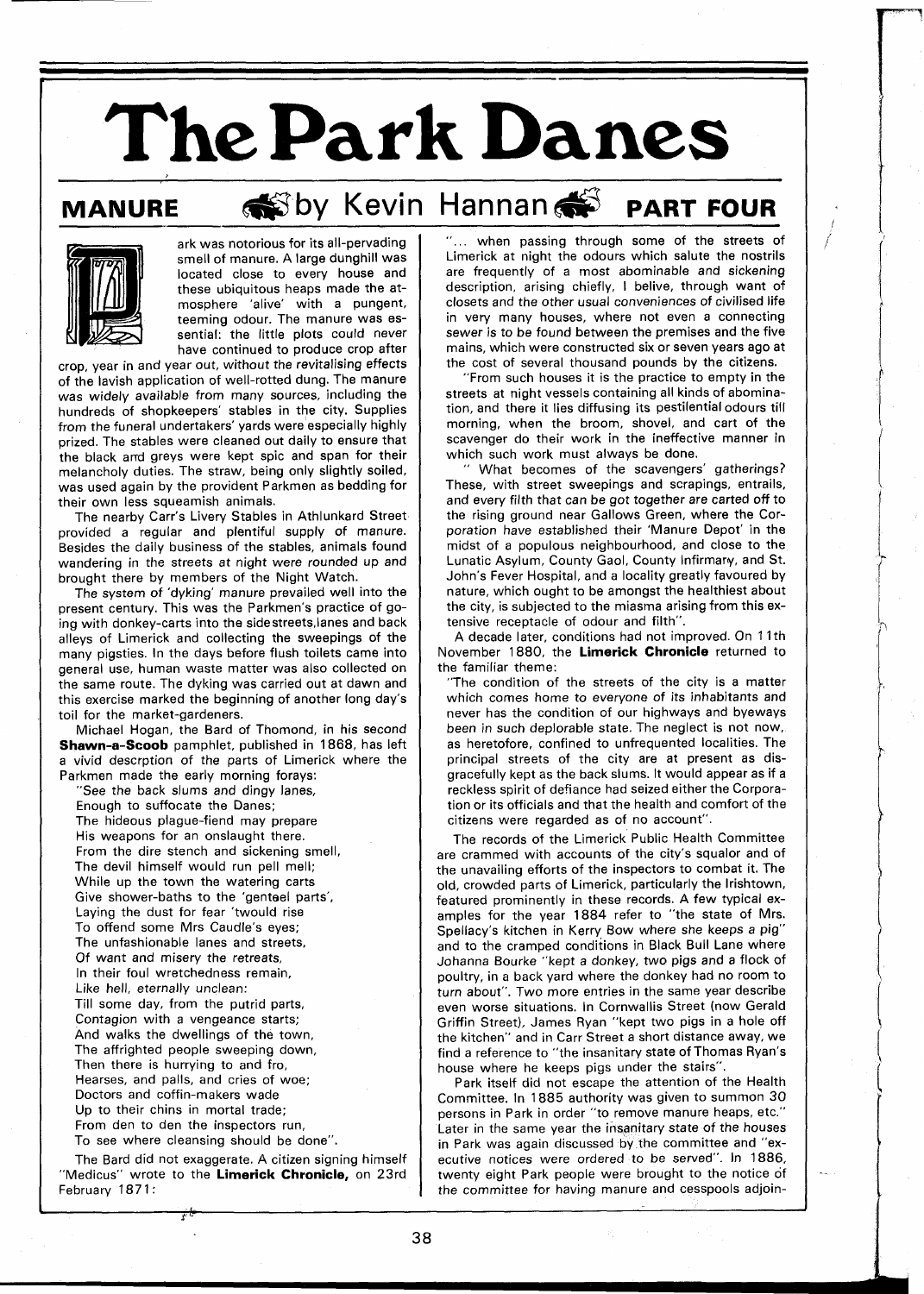

**Manure sale advertisement on the doorway of the Town Hall.** 

ing their houses. Perhaps the committee was beginning to lose some of its resolve in its war on dirt for only those with the cesspools were directed to be summoned, the reference to the manure being deleted in the other cases.

Dyring this period, the wealthy businessman, John Norris Russell, frequently travelled from his country home, through the city and Park, on his coach journey to his flour mills at Corbally. It appears from his high living standard that manure and its smells did not impinge too deeply on his consciousness. His attitude to the people who were forced to spend their lives in filthy surroundings can be gauged from his revealing comment: "Sensitive noses are the ruination of poor people".

At that time foul smells were an accepted part of life for the people living in the slums. The streets were seldom without heaps of manure and stagnant pools. Dr. Browne, the Local Government Inspector, in 1891, described the filthy condition of the roads and lanes, with ashes, house slops and manure being deposited in the public streets. He concluded: It will not be possible to keep the streets and laneways clean until each house is provided with running water, sanitary conveniences, and the means of disposing of house slops, etc." So it is evident that the Parkmen had plenty of scope - and material for the dyking activities.

The efforts of the Parkmen thus supplemented the street cleaning service provided by the Limerick Corporation's own fleet of horse-drawn dung-carts. The dungcart had an all-iron body, shaped like a cylinder split through its diameter. The powerful shafts were independent of the body and attached to the wheels, which were about six feet high. The fetid cargo was disgorged by the release of a ratchet which caused the cart to pivot backwards on the axle which passed through its centre. The mechanism of the 'tumbling tub' was simple, consisting only of a lever, chain and wheel. The cart was specially adapted for the type of work in which it was engaged and, in retrospect, no other arrangement could have worked so effectively. The workers who swept the streets and loaded the dung-carts worked from six in the

 $\varphi$ 

morning to six in the evening. The dirty nature of this task took a heavy toll on the olfactory nerves and clothing of the workers, but these considerations received scant attention at the time.

The collected manure was brought to a field near the Fairgreen where towards the end of April or early in May, the annual Corporation 'green' dung auction took place. Here the year's sweepings of the insanitary streets and alleys, stables and pigsties were sold to the highest bid- **<sup>1</sup>** der. The day was an important one for the Park people. In the green was the most valuable fertiliser, which could be guaranteed to yield the best crops in the fastest time. The foul assortment of city sewerage - human and animal - jam-jars, bottles, tin cans, broken crockery, cinders, ashes, and other such-like rubbish was stored in neat piles about three feet apart. This work was carried out by Corporation cleansing workers employed at the dump.

A few months after collection, the more volatile organic substances were usually reduced to a tolerable chemical element by the millions of microscopic invaders that set about it in its pristine condition. The Parkmen found the manure 'sweet' and agreeable to handle. It was said that they had developed a merciful immunity to the vile commodity which caused Limerick people to give the Fairgreen district a wide berth. The city folk could never divorce the dung from its origins. In addition to the gardeners, a small number of outsiders usually took part in the bidding at the dung auction. The Brownes of Truagh Castle were enthusiastic seekers after the nightmarish mixture and their anxiety to secure the manure often inflated the price, much to the discomfiture of the Parkmen.

Many stories are told about the love of the marketgardeners fortheir precious dung. One tale tells of how a Parkman was bringing home a load from Shaw's Bacon Factory. The cart was an old one and the top cover had long ago rotten off. The wheels had also seen better days, and outside a house in Garryowen the cart came a cropper. A wheel came off pitching the driver, the horse and the mess of manure on to the roadway. But the shaken Parkman showed scant concern for his horse, his cart or himself. Rushing into Doyle's house he shouted: "Come out quick and mind the manure; don't let anyone steal it before I get back with a new wheel!" The fact that most people would want to, put as far a distance between themselves and the stinking pile did not matter to the single-minded carter.

The traditional forms of fertiliser were supplemented and, in many cases, superseded by the offals from Limerick's bacon factories. Often called 'blood' manure, this organic matter decayed quickly and gave off a vile odour which can be better imagined than described. The vegetables produced in Park were of the finest quality but, because of the intensive use of this type of manure, some city people were convinced that the crops were 'forced' and that the crimson tinge on the outer leaves of some cabbages was caused by the plants having imbibed the blood of the offals. It was thought that the gardeners, being too impatient to wait for the normal harvest time, had unnaturally forced the vegetables out of the ground by the sheer virulence of the compost.

The preservative qualities of Park manure featured in a new and macabre drama during a famous murder in the last century, when it was disclosed that the body had been found buried in a dunghill.

The daily trafficking in manure earned for the district the unflattering title of 'Dirty Park'. As the horse-carts, laden with the smelly, soggy substance, dripped their slow way through Limerick streets from the bacon factories the settling manure brought an oily liquid to the top. With the daylight shimmering on the dung's multicoloured surface, children playing on the footpaths